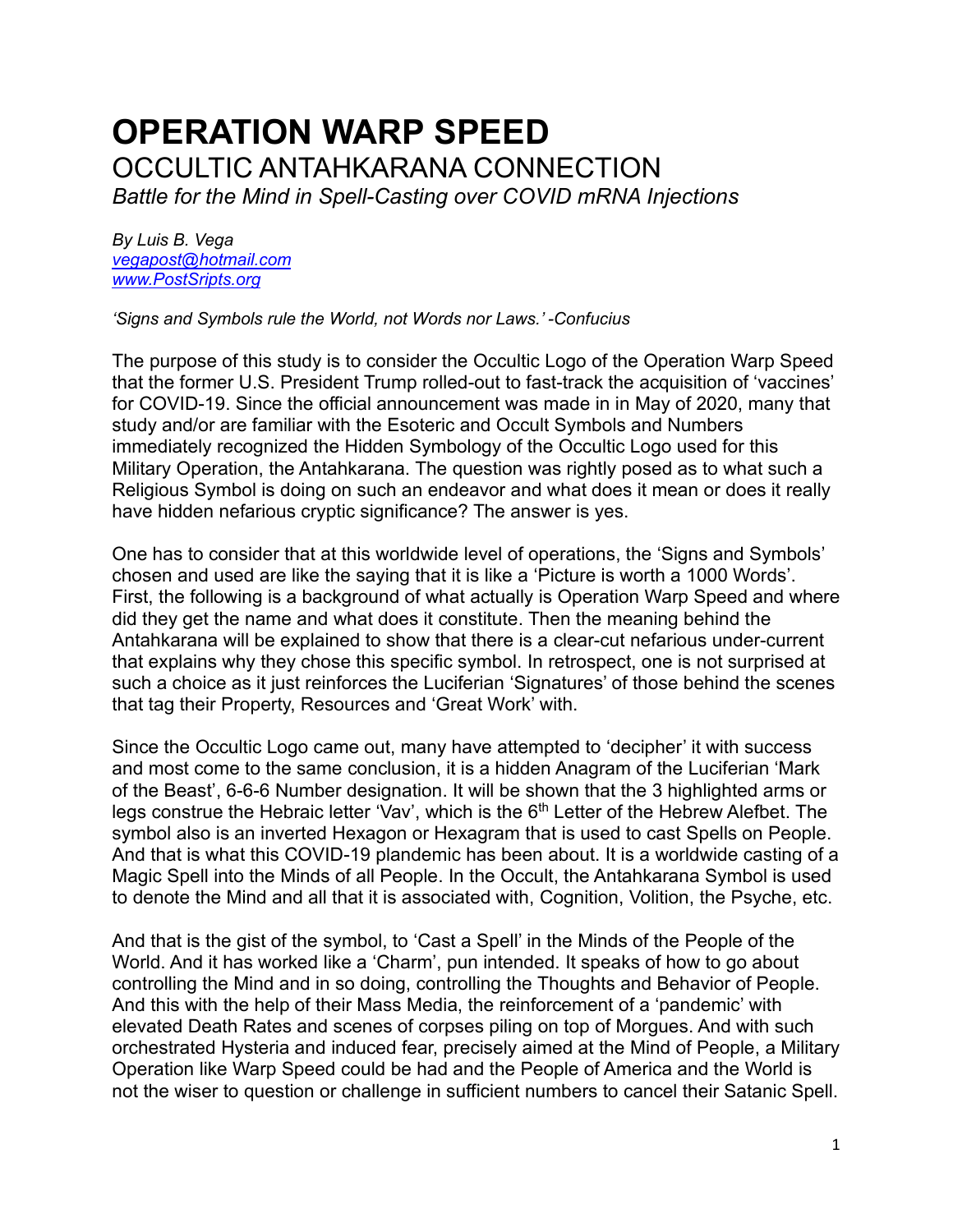## **Star Trek Syndrome**

The following is information background about the Operation Warp Speed according to research. Operation Warp Speed (OWS) was a Public/Private Partnership initiated by the United States Government to facilitate and accelerate the Development, Manufacturing, and Distribution of COVID-19 Injections. The name was inspired by terminology for faster-than-light travel used in the Star Trek fictional Universe that related to a sense of 'Rapid Progress'. And here lies the problem that this new technology of mRNA has never been given to human beings before. So how on Earth would they authorize such a dangerous stipulation, not knowing the Medical Long-Term Side Effects? That was not the problem nor issue as it is not now either.

The solution or 'Agenda' is to get the 'vaccines' out as fast as possible because the Window of Opportunity had to be taken while the Spell is fresh and has not worn-off or been cancelled by Prayer and Fasting. Interestingly, the endeavor was headed by Moncef Slaoui, appointed by then President Trump. Many were suspect of his direct connections as a Pharma Executive. And according to some allegations, Moncef Slaoui helped mis-represent Scientific Research on the safety of a Diabetes drug made by his company that increased Heart Attacks. That information was known by him but withheld from Congress and the American People. And yet this is the Big Pharma Boss that was but in charge to make sure the whole World gets injected with their so called 'vaccines'. It was voiced that there was no Public Standards or explanations for choosing Vaccine Candidates as vaccines manufacturing and distribution of them were given approval by the Trump Administration.

He was called the 'Coronavirus Czar'. But by profession, Slaoui is a Molecular Biologist and Immunologist. He was Chairman of Vaccines for GlaxoSmithKline (GSK). It is one of the world's largest Pharmaceutical Companies in the world. He worked there for 30 years. However, there is Paul D. Thacker, who was an Investigator for the United States Senate Finance Committee from 2007 to 2010. He alleges that Slaoui helped cover for his Big Parma Company in denying the drug's dangers of that Diabetes Drug, Avandia. The Congressional Investigation ultimately led to a \$3 billion Federal Fine to settle any Criminal and Civil Liability related to several of the company's drugs, to include Avandia. According to Thacker, the month after Slaoui testified before the Committee, FDA Scientists presented an analysis estimating that Avandia had caused approximately 83,000 excess Heart Attacks in the USA since coming on the market.

As to the Distribution aspect of Operation of Warp Speed, the then President Trump put this endeavor under the U.S. Army. The logistics was led by U.S. Army General, Gustave F. Perna. One has to ask and take note of why and when an Army has to be called-out to make sure the People are Injected? Beware. What where the Goals of Operation Warp Speed? According to the Department of Health and Human Services' Fact Sheet, the main stated Goal of the Operation Warp Speed was to, 'Produce and deliver 300 million Doses of 'Safe and Effective' vaccines. On this count, it has failed. The mere fact that these are Experimental and have never been administered on Humans due to prior Safety Warnings is that all Animal Test Subjects eventually died. The Initial Doses where to be available by January 2021.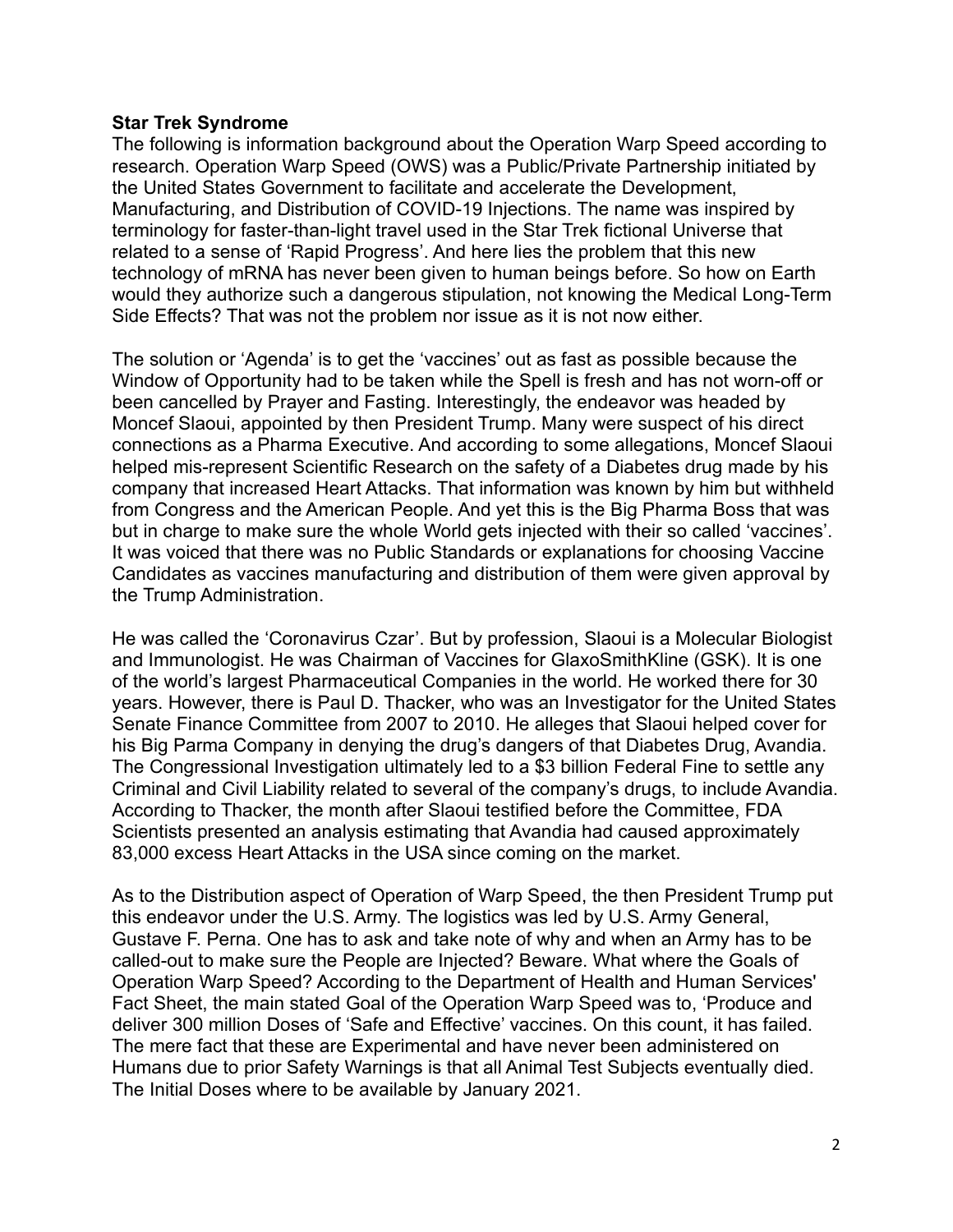## **Hidden in Plain Sight**

But since the loss of the Trump Re-Election bid, or according to some a Coup, the part of a broader strategy to accelerate the Development, Manufacturing, and Distribution of the 'vaccines' fell on the new Biden Administration. By May of 2021, Biden had publicly announced that there were now COVID-19 Vaccines for everyone. But that the Federal Government was not going to 'mandate them'. That would be negotiated and dealt with at the Private Sector to impose and enforce. The following are the itemized goals.

*1-To support Pharmaceutical Companies for R&D of 7 different Vaccine Candidates simultaneously and certain Therapeutic Compounds.*

*2-To support several Vaccine Manufacturers for Rapid Scale-Up of Manufacturing Capacity.*

*3-To support Organization and facilitate simultaneous FDA Review of Phase I-III Clinical Trials on several of the most Promising Vaccine Candidates.*

*4-To facilitate Manufacturing Vaccine Candidates while they remain Pre-Approved during Prefinal Clinical Research to prepare for Rapid Deployment, if proven to be Safe and Effective.*

*5-To coordinate with the Department of Defense for Vaccine Supply, Production, and Deployment around the United States, and Track every Vaccine Vial and the Injection Schedule for each American receiving a vaccination.*

As one can see, these are the very Protocols of 'Big Brother' injecting you. The goal? Go for the 'Mind'. And how many sounded the alarm of how the Government and Military was and is being used to help facilitate their partnership with Big Pharma to Develop, Manufacture, Distribute and Administer this Toxic Poisons in the mRNA Injections to 'everyone'. And to then Contact Trace every American or Person who has had them. With this in mind, pun intended, one will now look at how they pulled this all off. It does take a very sophisticated machinery to do all this and what better apparatus than the U.S. Army to do it with as President Trump rightly had asserted on National TV.

But for this to have occurred and still is, it is because the Satanic Spell is of the strongest kind and is being sustained for the most part with the continued elevated threats of Fear, Death, Lockdowns, Mask Mandates and \$1400 dollar checks. It has been a 'Mind Game' of which they are Masters at. And how then they rightly chose the Antahkarana as their Charm. According to research, in Hindu Philosophy and Religion, the Antahkarana, Sanskrit: अन्तःकरण, means 'The Inner Cause'. It is a direct reference to the totality of the 2 Levels of the Human Mind The 1st is the Buddhi.

This is the Intellect or the Higher Mind. The 2nd Level is called the Manas. This refers to the 'Middle Levels' of the Human Mind which according to Theosophy, a key Luciferian Religion, includes the Mental Body. The Antahkarana is considered the 'Door Way' or Portal that links between the Middle Mind and the Higher Mind, etc. Thus, if one can control the Antahkarana of a Person, one can essentially control the Mind, Body and perhaps even the Soul of a Human Being. Not bad. According to research, in Vedāntic Literature, the Antahkarana is organized into the following 4 parts.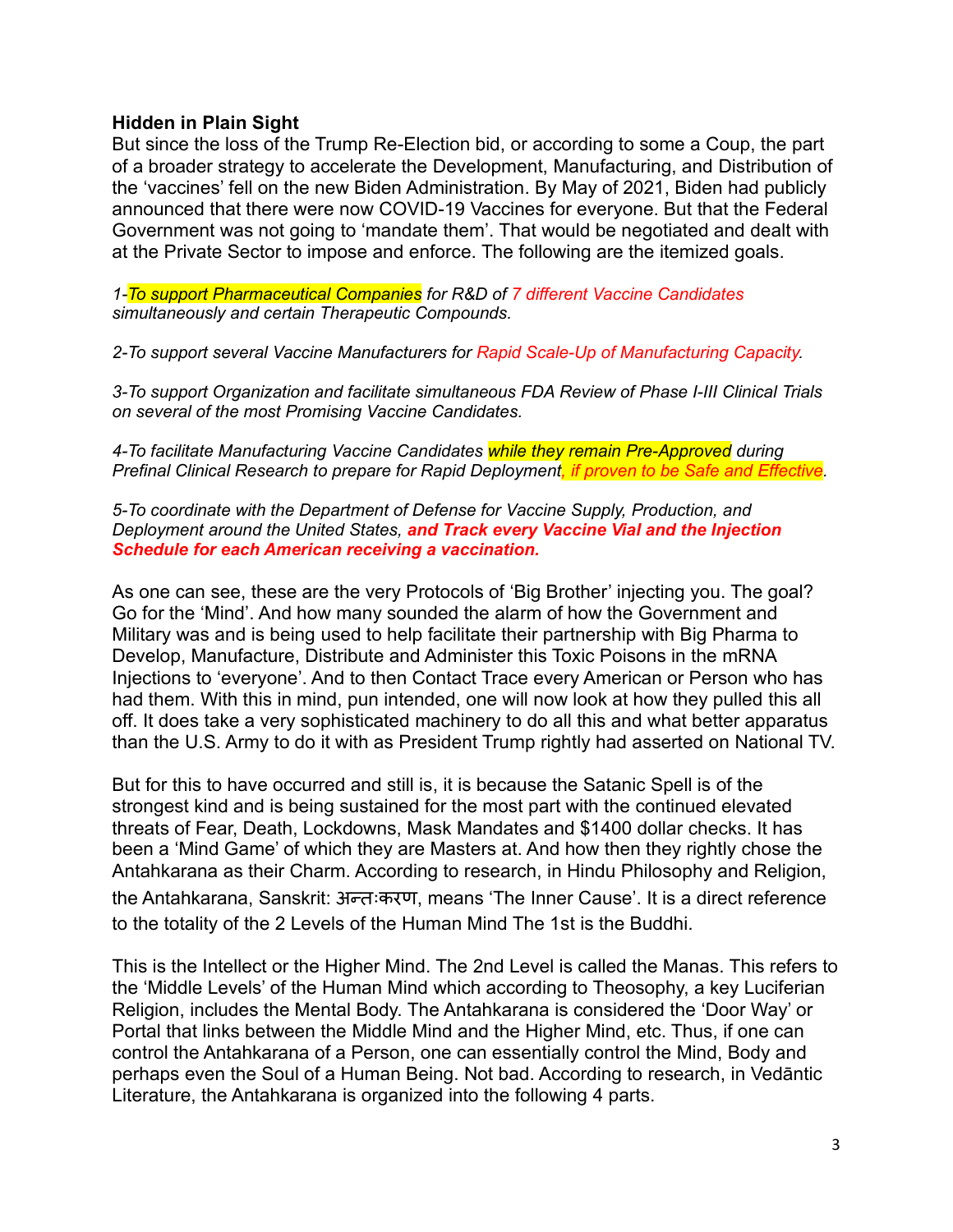| Ahamkāra: | Eao       | - Identifies along with the body as the 'I'. |
|-----------|-----------|----------------------------------------------|
| Buddhi:   | Intellect | - Controls Decision Making.                  |
| Manas:    | Mind      | - Controls the Will or Resolve.              |
| Citta:    | Memory    | - Deals with Remembering and Forgetting.     |

Another description says that the Antahkarana refers to the entire Psychological Process that includes the Mind and emotions. They compose a unit that functions with all parts that work together as a whole. As one can sense, the targeting of these Mind Faculties in a human are at the core essence of what it means to be 'human'. It is to have a 'Mind' and have total control over it. However, if such Faculties are not totally controlled by a Sovereign and Rational Individual, the Government will most gladly stepin and do that for a person. In fact, it is their desire to. How? It has been through their mRNA COVID-19 but by stealth. They have so compromised the Mind of People at all 4 levels, that it has been their most opportune time to acquire Total Spectrum Dominance.

It is what is in the mRNA that is so critical to be injected in People that the Powers-That-Be want all of Humanity to take their Medical Devise and Product. What is in the Injections, has been shown by many Independent Scientists to be a Bio-Engineered 'Platform Scaffolding'. It is to be used to fuse Man with Machine, if one survives their Adverse Effects and not die. Essentially, such COVID Inoculations are a pretext to eventually lead-up to the Biblical 'Mark of the Beast' 6-6-6 System. One is of the opinion that there is a worldwide effort to control the Human Population, to cull it and curtail it to suit the needs and wants of the top Luciferian Globalist Eugenicists. It is no secret that they have made their plans known, 'Hidden in Plain Sight' through their Symbols and Numbers. And this Operation Warp Speed Logo or 'Magic Charm' is no different. In fact, it is their Amulet, their Sorcerer's Key.

And their Common Denominator numerical coefficient is 6-6-6. Thus, this logo or Symbol is about Mind Control. It is a step closer to the actualization of their Man whose Number it belongs to and is associated with, the Biblical AntiChrist. The Bible teaches in the book of Revelation that there will be a time coming, that in order for Humanity to 'buy or sell', one has to have a Mark, Name or Number of his Name on one's Right Hand or Head. How that will look like or will be implemented, remains to be seen. But the technology is here now to have that happen. And it has been shown by many that this Antahkarana is an encrypted 6-6-6 as it has its 3 legs or arms highlighted as Vav's.

It is in the same vein as the Google Search Engine circular logo with the same configuration of 3 arms/legs. And as most know, the World Wide Web, or W-W-W is really using the same Occultic encrypted Principle. How so? Consider that in Hebrew, every Letter has as Numerical Value. So, in Hebrew, there are no W's, so it is V's as in V-V-V. And what is the value of V? It is 6, thus 6-6-6, and an encrypted inference to the coming Mark of the Beast. Why is this important to know or notice? It is because if one studies all the logos of all the major Corporations of the World, they will have this same 'Hidden Motif'. And why? This 6-6-6 in some form becomes a source of power and persuasion as it is backed by the Dark Forces of Lucifer's Energies according to Manly P. Hall. In fact, he is so revered as one of the most influential Luciferians, that the CIA has posted his book, the Secret Teachings of All Ages on their server. Not bad.